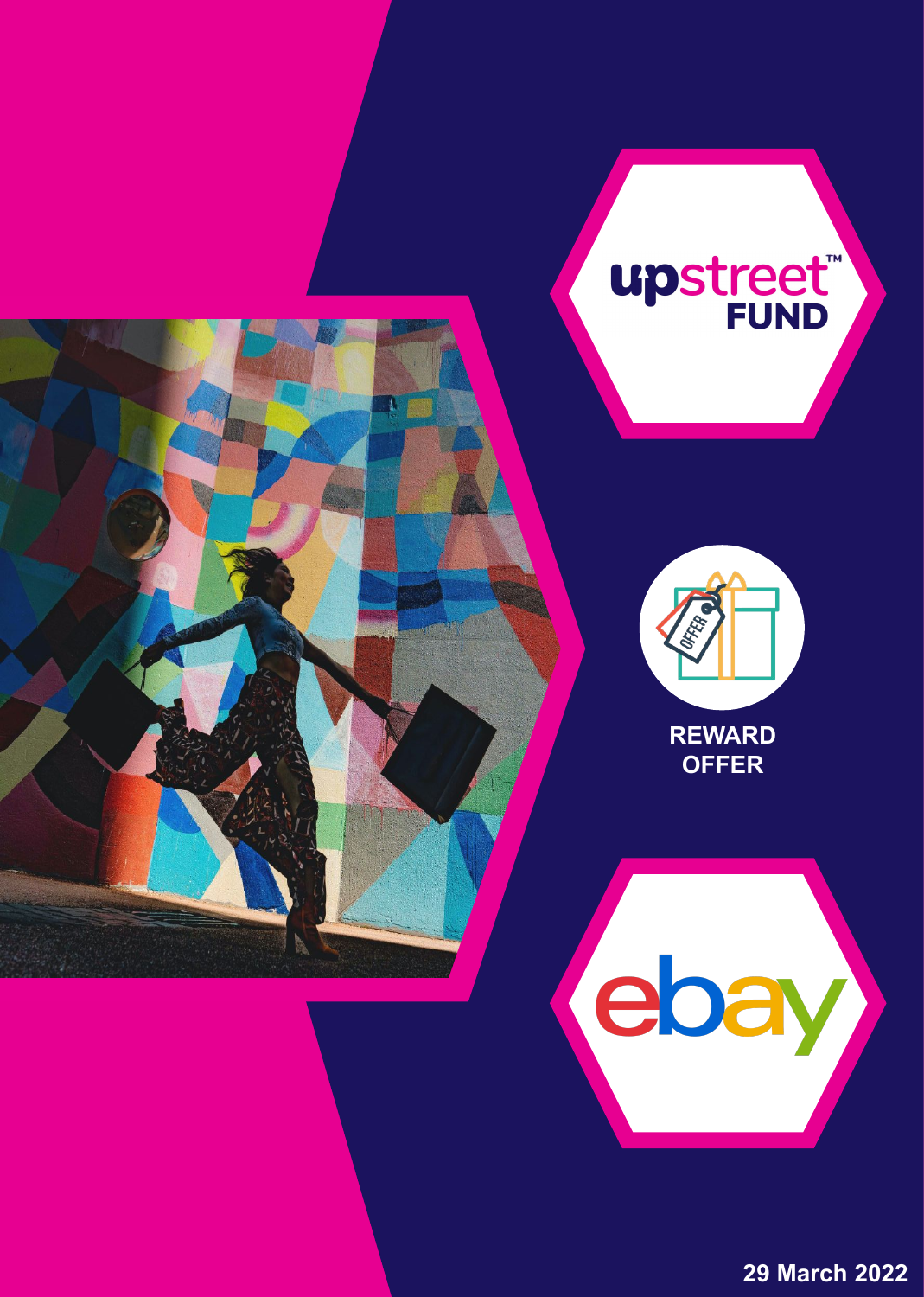# upstreet<sup>®</sup>

# **ABOUT EBAY**

eBay is an e-commerce corporation that facilitates consumer-to-consumer and business-to-consumer sales through its website.

# **YOUR REWARD**

Earn **0.4-1.6%** of the purchase value in fractional shares in eBay Inc. (NASDAQ: EBAY).

#### **Rules for reward values under \$50:**

- The fractional share reward can be withdrawn 31 days post purchase from the time the shares are placed in the user's account.

- Fractional share rewards may be completely or partially reversed if the service / product is cancelled, refunded, or changed.

#### **Rules for reward values equal to or over \$50:**

- The fractional share reward may be held as a pending transaction until the service / product is completed. - The pending transaction may be cancelled or adjusted if the service / product is cancelled, refunded, or changed.

# **ABOUT UPSTREET**

Upstreet facilitates a share reward program between companies and their customers. When a customer makes a purchase, they can earn fractional shares in either the company where they made the purchase or an exchange traded fund.

Customers can make a purchase through Upstreet's free app or online using the Upstreet Chrome Extension. The Upstreet App is available on the App Store and Google Play. With the App you can make a purchase with a brand and also view your portfolio of fractional shares.

#### **Earn shares in eBay Inc.**

Eligible participants in this Reward Offer will receive a rebate on purchases made with eBay applied towards fractional shares in eBay Inc., listed on the NASDAQ under the ticker code "EBAY".

When Upstreet receives your reward from eBay, we will invest it into the eBay Investment Option of the Upstreet Fund (ARSN 643 467 798). The eBay Investment Option holds securities in eBay Inc. (which means you will hold a fractional interest in the underlying securities).

| <b>Company</b>  | eBay Inc.     |  |
|-----------------|---------------|--|
| <b>Exchange</b> | <b>NASDAQ</b> |  |
| <b>Code</b>     | <b>EBAY</b>   |  |
| <b>Currency</b> | <b>AUD</b>    |  |

For more information about the Upstreet Fund or eBay Investment Option, please see the Product Disclosure Statement (PDS) [https://www.upstreet.co/product-disclosure-st](https://www.upstreet.co/product-disclosure-statement) [atement.](https://www.upstreet.co/product-disclosure-statement)

#### **Limited offer**

This Reward Offer is available to a limited number of participants, for a limited aggregate reward amount and may apply for a limited time only. It may also be changed or revoked at any time. When the Reward Offer ends, further participants may no longer be able to participate.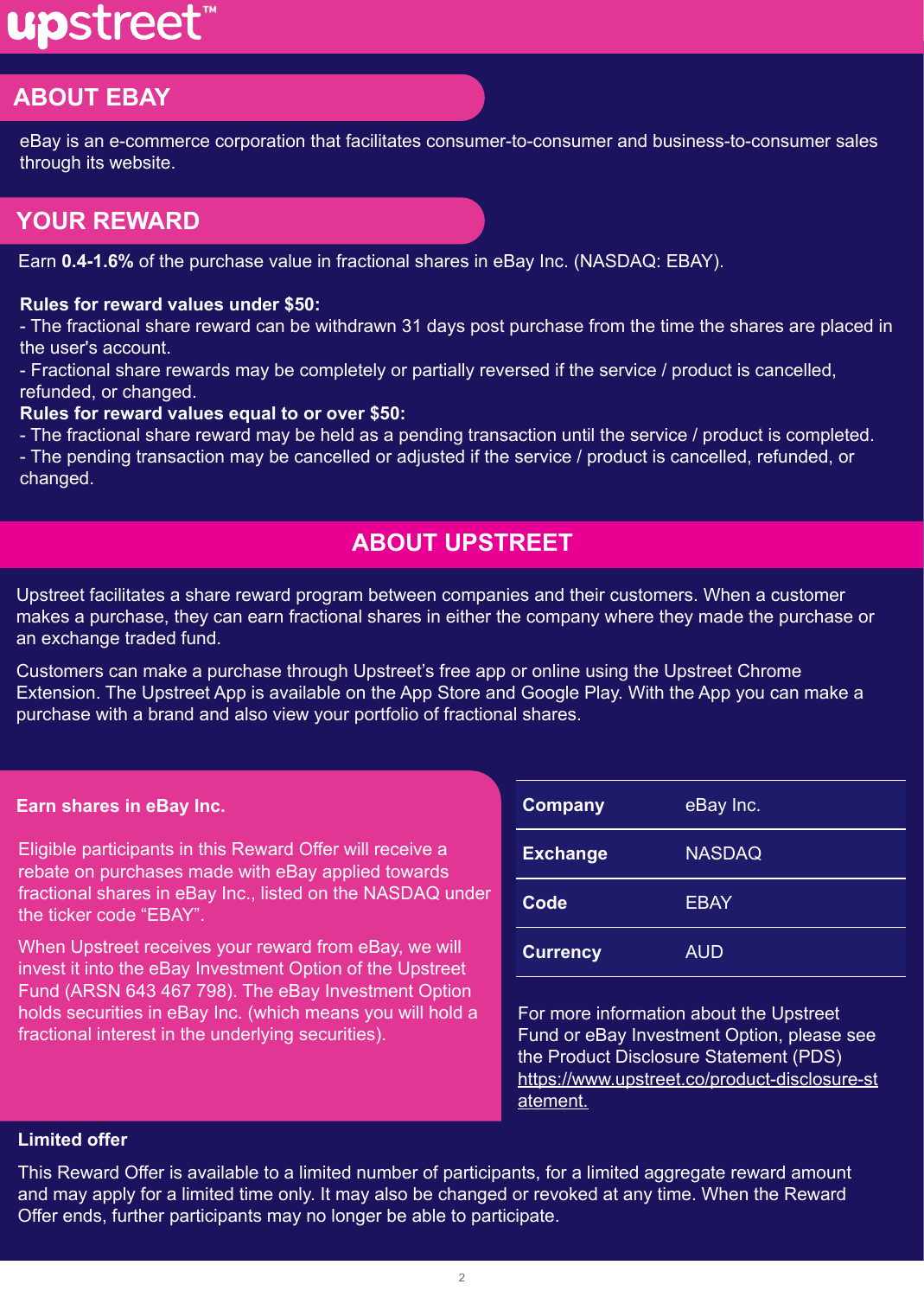# upstreet

# **HOW TO REDEEM**

To earn fractional shares in NASDAQ: EBAY with every online order shop through the Upstreet App or Chrome Extension:

# **Get the app:**

Download the free Upstreet app via the App Store or Google Play. Create a profile and link your bank account.



**1**

#### **Learn about this offer:**

Click 'Shop Now' on the Upstreet app and select the brand to see the latest information and how to redeem.



# **Shop online and earn:**

Click 'Earn Shares Online' on the brand's page, this will take you to the brand's website, and then you can start shopping. Fractional share rewards will be added to your portfolio on your Upstreet App automatically with every eligible purchase. It may take up to 24 hours for a transaction notification to appear in the app. (If you do not receive a notification, email us at support@upstreet.co.)

#### **Shop through the Upstreet App OR Shop through the Upstreet Chrome Extension**



# **Get the Upstreet Chrome Extension:**  Download the Upstreet Chrome

Extension via the Google Webstore. Open the Chrome Extension. Log in to your Upstreet account. (If you do not have an Upstreet account, download the Upstreet App and create an account.)



**3**

# **Learn about this offer:**

Using the Upstreet Chrome Extension, search for the brand and click 'here' to see the latest information on the Upstreet website and how to redeem.



Back in the Upstreet Chrome Extension, search for the brand and click the arrow next to to it to start shopping. Fractional share rewards will be added to your portfolio on your Upstreet App automatically with every eligible purchase. It may take up to 24 hours for a transaction notification to appear in the app. (If you do not receive a notification, email us at support@upstreet.co.)

# **What is a fractional share?**

A fractional share is less than one share.

# **Can I sell fractional shares?**

Yes, you can. To withdraw some or all of your fractional shares, go to "Profile", select "Sell your shares", enter your passcode and follow the directions, or, simply email us at [support@upstreet.co](mailto:support@upstreet.co) and we will help you.

# **Is there any cost involved?**

Absolutely, there's no sign up fees once you download the Upstreet app to earn rewards as you shop. There are other fees associated with withdrawal and inactive accounts that are applicable. Please see PDS for more details:

[https://www.upstreet.co/product-disclosure-statement.](https://www.upstreet.co/product-disclosure-statement)